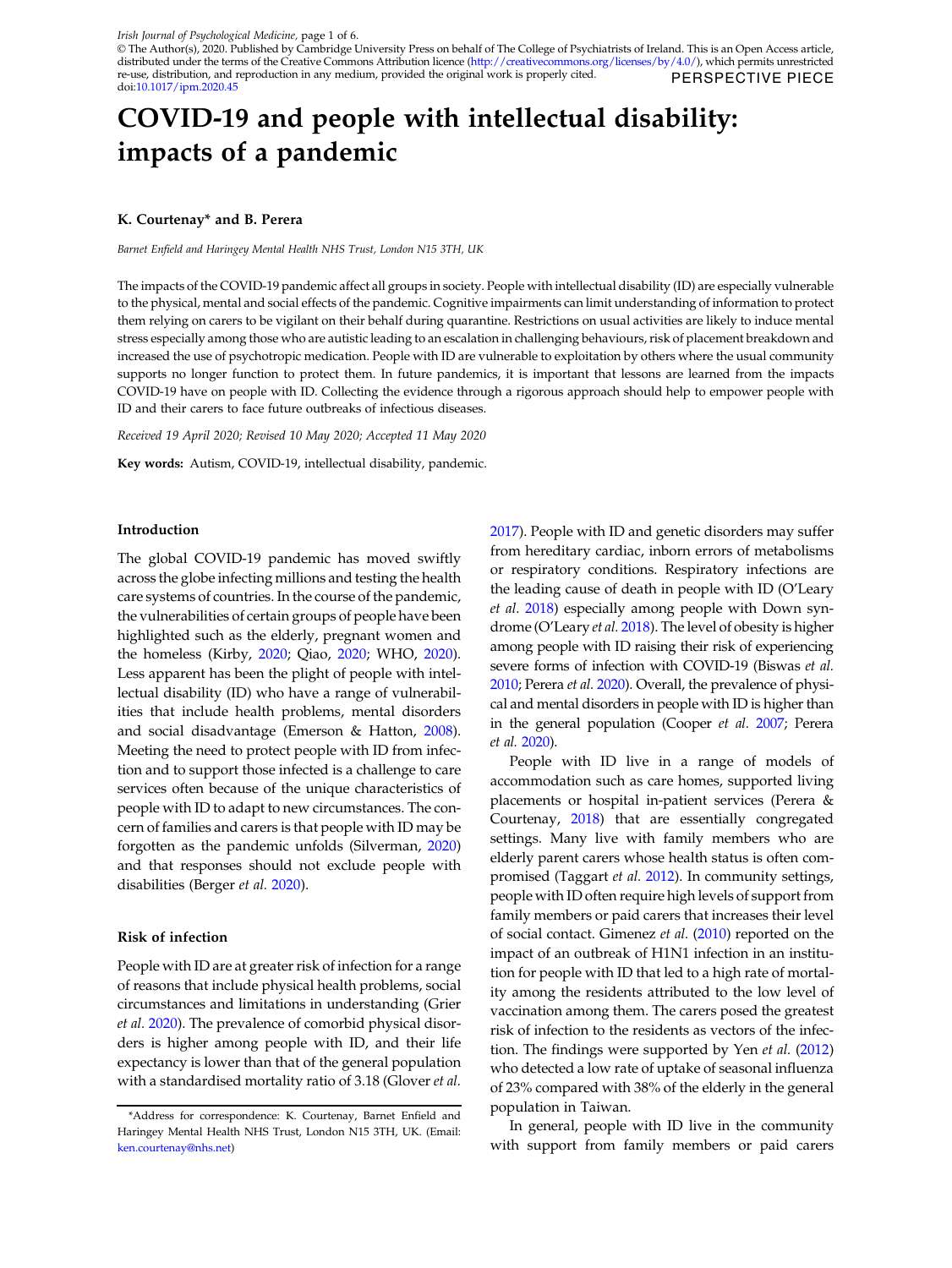depending on their level of support need. Those with mild ID (IQ 50–70) are likely to require less support to undertake activities of daily living compared with those with moderate to severe levels of ID. Their participation in community activities is good with access to community activities and some people are engaged in paid employment. People with ID often follow their own routines and need to be prepared for changes. If not, sudden changes can increase their level of anxiety causing behavioural challenges and potentially mental health conditions.

In times of pandemic, people with ID are likely to have difficulty in advocating for themselves and rely on others to keep them safe from infection. For those with mild ID who function in the community with little support, their cognitive ability may hinder their adherence to public health measures to reduce the spread, for example, self-isolation, handwashing or physical distancing from others. Such social behavioural demands can be difficult to understand and to implement especially for those with behavioural challenges such as spitting that can pose increased risk to other people with ID and their carers. In pursuing such measures, it may be difficult for carers to support people for whom curtailing their limited freedoms could be problematic especially where there has been a disruption to their personal routines, for example, attending regular day-time activities. For people with autism, self-isolating and physical distancing can heighten their level of stress because of a change in habits. They may become over-focused and subsequently overwhelmed by the amount of information related to COVID-19 in the media and on social media. Such behaviour may heighten their levels of anxiety and paranoid thinking leading to difficulties in their behaviour thus further reducing the ability to practise social distancing behaviours.

# Access to information

Relevant and informative information on infection is crucial in supporting people with ID to adhere to behaviours to reduce the spread of infection. They may rely on others to inform them using information in accessible formats to help them understand the infection and how to reduce the risks of contracting it. Providing accessible information to carers and people with ID is essential especially where literacy skills are limited (MENCAP, [2020\)](#page-5-0).

With the trend in moving from hospital settings to living in community settings, people with mild ID are living more independently in the community. Achieving more independent living with low levels of support is positive under stable circumstances but with a stark and rapid change in societal expectations as in a pandemic, people's ability to adapt and be

flexible is tested potentially stressing their personal resources to adjust to new patterns of social behaviour expected by all. Quarantine is likely to be difficult for people with ID to tolerate and compounded by not understanding its importance and the implications of not adhering to restrictions. It is important therefore to use effective communication methods to inform people that are likely to have positive effects on their resilience in enduring the constraints on their usual activities (Brookes et al. [2020\)](#page-4-0).

## Responses to the pandemic for people with ID

In a short space of time, non-governmental organisations have responded to support people and carers by producing materials on COVID-19 and for people with ID. Specific guidance from family carers (The CBF, [2020](#page-5-0)), voluntary groups (MENCAP, [2020\)](#page-5-0) and guidance for professionals (LD Senate, [2020](#page-5-0)) have been disseminated and in accessible formats to facilitate ease of understanding. Voluntary organisations advocate on behalf of people with ID who cannot speak for themselves and have been effective in raising awareness among Government agents of the plight of people with ID by challenging assumptions made about them. The NICE Guideline, NG159, initially suggested using the Clinical Frailty Scale to assess a person's suitability for escalation to more invasive medical treatments. The Guideline was challenged by carers who protested that young people with ID and COVID-19 could suffer because of biased clinical application of the scale denying them medical care on the basis of their disability (BBC News, [2020](#page-4-0); NICE, [2020](#page-5-0)).

## Impact on others

The impact on families and carers is especially heightened where the usual supports of residential schools, day services or respite care have been withdrawn due to the pandemic. Support from local authorities and government agencies is especially needed to support families at a time when they are likely to experience great strain in providing 24-h care that was usually shared with paid carers. The impact will be on the finances of families and their well-being and mental health. Support organisations recognise the need for extra support for families without which the risk of breakdown is high potentially leading to the need for hospital admission because of increasing challenging behaviour (MENCAP, [2020](#page-5-0); The CBF, [2020](#page-5-0)).

# Mental health and ID

In addition to stress associated with the fear of contracting the illness, social distancing and quarantine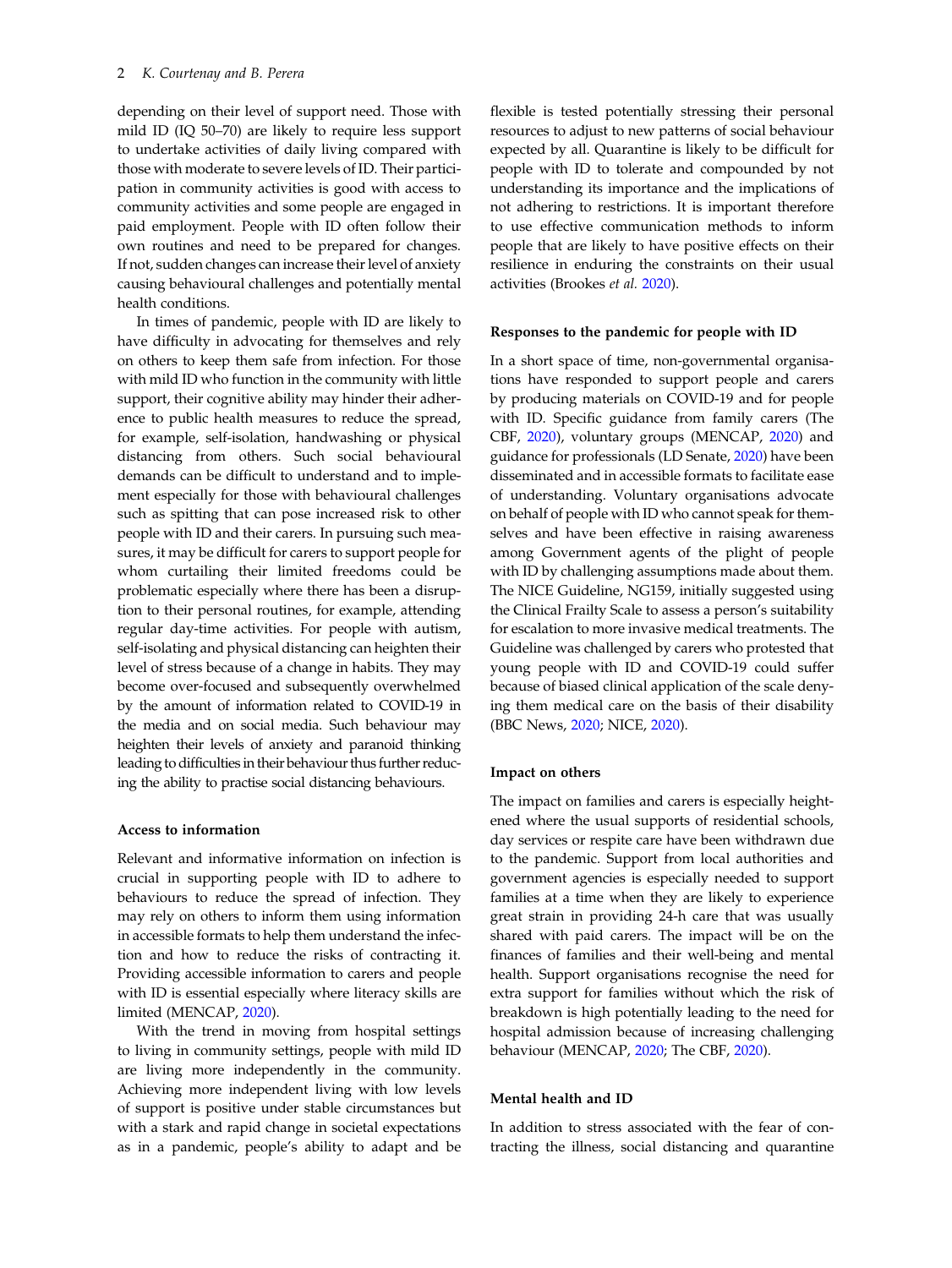measures in place can have an impact on the mental health of some people (Pfefferbaum & North, [2020](#page-5-0)). The mental health of people with ID can be affected in similar ways, if possibly with greater impact because of the demands of quarantine potentially triggering problem behaviours. Autism or ADHD in a person with ID may worsen the situation where their usual routines cannot be fulfilled and with restrictions on their physical environment (Narzisi, [2020\)](#page-5-0). Carers of people with ID may need to self-isolate that can lead to breakdown of the person's care network resulting in exacerbations of behavioural problems.

Increased anxiety and paranoia can be seen in exceptional circumstances such as in the current lockdown. People with ID and autism can become obsessed about information related to COVID-19 which would be understandable given that obsessional thinking and obsessive compulsive disorders are common among people with autism (Meier et al. [2015\)](#page-5-0). It may lead to excessive levels of anxiety and paranoid thinking resulting in behavioural challenges. Comorbid obsessive compulsive disorders could be compounded by the need for scrupulous personal hygiene. These triggers can mount to high levels of overwhelming stress leading to mental illness. Many behavioural and psychological interventions cannot be implemented due to significantly reduced face to face work by health and social care staff further complicating access to appropriate interventions.

#### Supporting people infected with COVID-19

The rate of infection in communities in many countries is not certain in the absence of strategic and proactive testing for the virus generally. The evidence of harm to elderly people in community residential homes highlights the rapid impact infection can have on groups of people living together (Tan & Seetharaman, [2020](#page-5-0)). There are little data on the rates of infection among people with ID in the community or in in-patient services. Where infection is present, support staff need to adjust their practices, but many feel let down by their health care system to adequately protect them by providing personal protective equipment (PPE) and the skills to care for infected people (Iacobucci, [2020\)](#page-5-0). Care staff are expected to acquire new skills normally practised by nurses and to implement them with the aim of supporting people who are ill to remain in the community to ease pressure on in-patient services. Practices such as barrier nursing and infection control measures are required to manage people with infection and to limit the spread of the virus. Applying these measures can be a challenge when caring for people with ID who are young and healthy and who may not understand the importance of adhering to infection control.

Services may be challenged too where staff are absent due to illness or the need to self-isolate. Access to personal protective equipment, as recommended by the WHO ([2020\)](#page-5-0), for carers in the community has become an issue because of global shortages of equipment (Park et al. [2020](#page-5-0)).

# Specialist clinical services

The specialist clinical services for people with ID need to adapt to the changing environment in which they deliver care whether through community services or specialist in-patient services. Clinicians engaging in physical distancing are advised not to meet with people to reduce the risk of infection and have to rely on new methods of providing care. The use of technology is beneficial in helping clinician and patient to visualise each other (Greenhalgh et al. [2020\)](#page-4-0) but not everyone with ID has access to technology and elderly carers may not be skilled in using it thus creating a barrier to their family members receiving direct care.

The issue of problem behaviour as a result of lockdown measures in the pandemic may be difficult for carers to manage using the person's current positive behavioural support plan and plans should be revised during the pandemic. This may lead to a greater reliance on medication to support a person to remain in their current residence that is contrary to initiatives to reduce the use of psychotropic medication among people with ID (Branford et al. [2019](#page-4-0)). In-patient services are affected by restrictions on access to community supports that are often essential elements of rehabilitating people for community living.

#### Mental health legislation

As a consequence of the pandemic and its impact on clinical practice, the usual legal processes for detaining people have had to adapt in order to reduce the risk of transmission. General advice on keeping staff safe from infection is available, and the UK Government has passed legislation (only enacted in Northern Ireland to date) to enable detentions and Mental Health Review Tribunals to continue to function during the pandemic (DHSC, [2020\)](#page-4-0). The processes for reviewing detentions are undertaken using technology to enable Tribunals to confer with legal representatives and clinicians (NHS England, [2020](#page-5-0)). Such measures enable the implementation of legislation under extraordinary circumstances, but detained people are entitled to review of their detentions to ensure that measures in place do not contravene their human rights. It will be important for when the pandemic has passed that the interim novel processes return to standard practice. Where future enhancements to legal processes are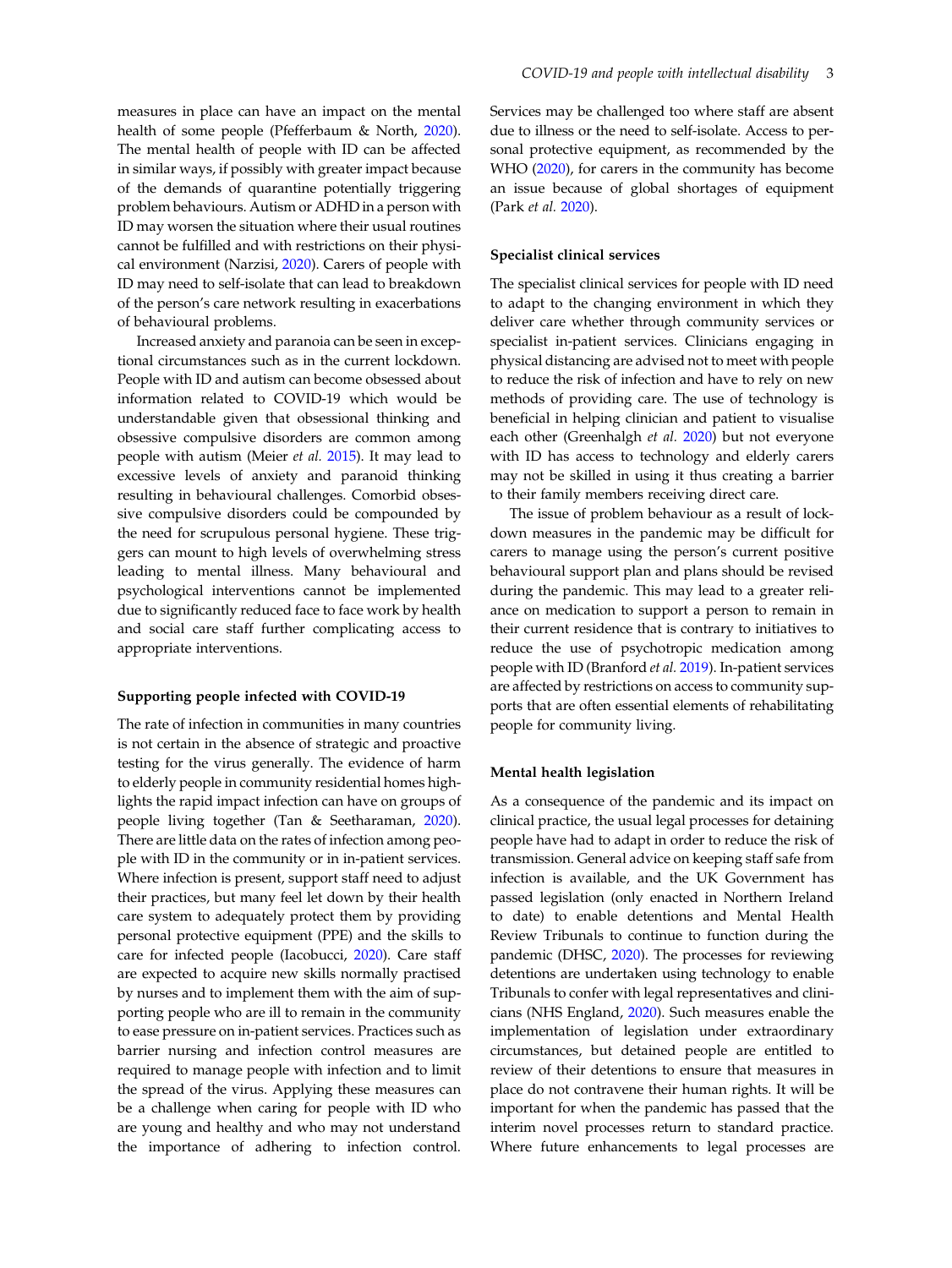suggested as a result of the experience under the pandemic, they should not be at the cost of a detained person's rights.

## Advance care planning

Preparing to care for people whose risk of death is high is a challenge to carers and family members. Advance Care Planning assists carers to help families and the person with ID to prepare for such an eventuality. It can require difficult conversations with relatively young people on their perceptions and wishes on endof-life care. Treatment escalation plans are an essential part of advance planning in helping carers to recognise when the need for greater medical care is required and to consider end-of-life care (Ravi et al. [2020\)](#page-5-0).

# Safeguarding

The risk of harm from others through various forms of abuse is high among people with ID as evidenced by major scandals in Winterbourne View Hospital (Flynn, [2012](#page-4-0)) and Whorlton Hall (Murphy, [2019](#page-5-0)). Statutory structures are in place to protect people who are abused or at risk of abuse. The rise in domestic violence in the general population during the pandemic should alert services to the potential of greater risk to people with ID (WHO, [2020\)](#page-5-0). Changes in work practices to comply with physical distancing and the use of remote communication may result in fewer opportunities for clinicians to meet with people to gain a sense of a person's safety (Galea et al. [2020\)](#page-4-0). The usual methods of assessing safety may not be feasible for clinicians and others in a person's social network to undertake and other means of detection of abuse need to be developed to protect people from harm. Conducting safeguarding investigations that rely on collecting information on allegations of abuse may be affected during the pandemic and complicate the investigatory processes even further. There is likely to be greater reliance on using technology to conduct safeguarding interviews and where face to face contact is necessary, social distancing and using PPE will be essential.

#### Future pandemics and people with ID

The immediate effects of the pandemic on people with ID are unknown at present since data on infection with COVID-19 specific to people with ID are not available. The long-term effects of the virus on the health of people with ID can only be speculative such as the potential impacts of COVID-19 on neonates and unborn children are uncertain. Will there be consequences on foetal development similar to the Zika virus epidemic where microcephaly with neurological impairments were reported (de Oliveira Melo et al. [2016\)](#page-4-0)? Neonates testing positive for COVID-19 have recovered (Zeng et al. [2020](#page-5-0)), but the potential long-term developmental impacts of the virus on foetal development are unknown. Using evidence from other populations infected by other viruses is valid, but findings do not always apply to distinct populations. Monitoring people with ID infected by the virus through prospective collection of data is essential in order to grow the evidence base on how it affects them.

The social impacts of the pandemic are evident at present but what of the long-term consequences of it on health and well-being? The potential impact on population mental health is evident, but it is not certain how the experience of the pandemic will affect people with ID who may experience the social upheaval in unique ways to other populations. For clinical staff supporting people with ID, new ways of working are likely to be adopted optimising the use of technology in delivering clinical care that could lead to more efficient and streamlined services. Staff will require training in using new technology and new practices to ensure they are effective but also secure from breaches of confidentiality.

How will people with ID adjust to new practices with potentially fewer face to face meetings and more reliance on technological communication? It will be necessary for paid carers and family carers to have a workable level of IT literacy when interacting not just with health services but care services too. Technology will need to ensure that it is accessible to people with cognitive impairments and limited communication using software applications. Research in to the utility of adaptive technology will be required in order to learn what is effective and what people with ID prefer to use and how. Their participation in research in technology will be essential that should help to empower them in the long term.

The use of PPE could deter people from engaging in clinical care. Such changes are likely to test the resilience of people to adapt and may require extra support to adjust to changes in practice. It is likely, however, that using PPE will be necessary in future pandemics. Training people with ID on how it is used by their carers will help prepare for the social adaptations that need to happen when pandemics arise.

What lessons can be learned from the pandemic that will offer some protection against future pandemics? To offer the best protection in future pandemics, a good knowledge base on effective protective and treatment interventions of infectious agents is key. Such knowledge can only be developed through thorough and methodologically robust research approaches to expand the evidence on COVID-19 in people with ID. Protecting vulnerable people especially those with ID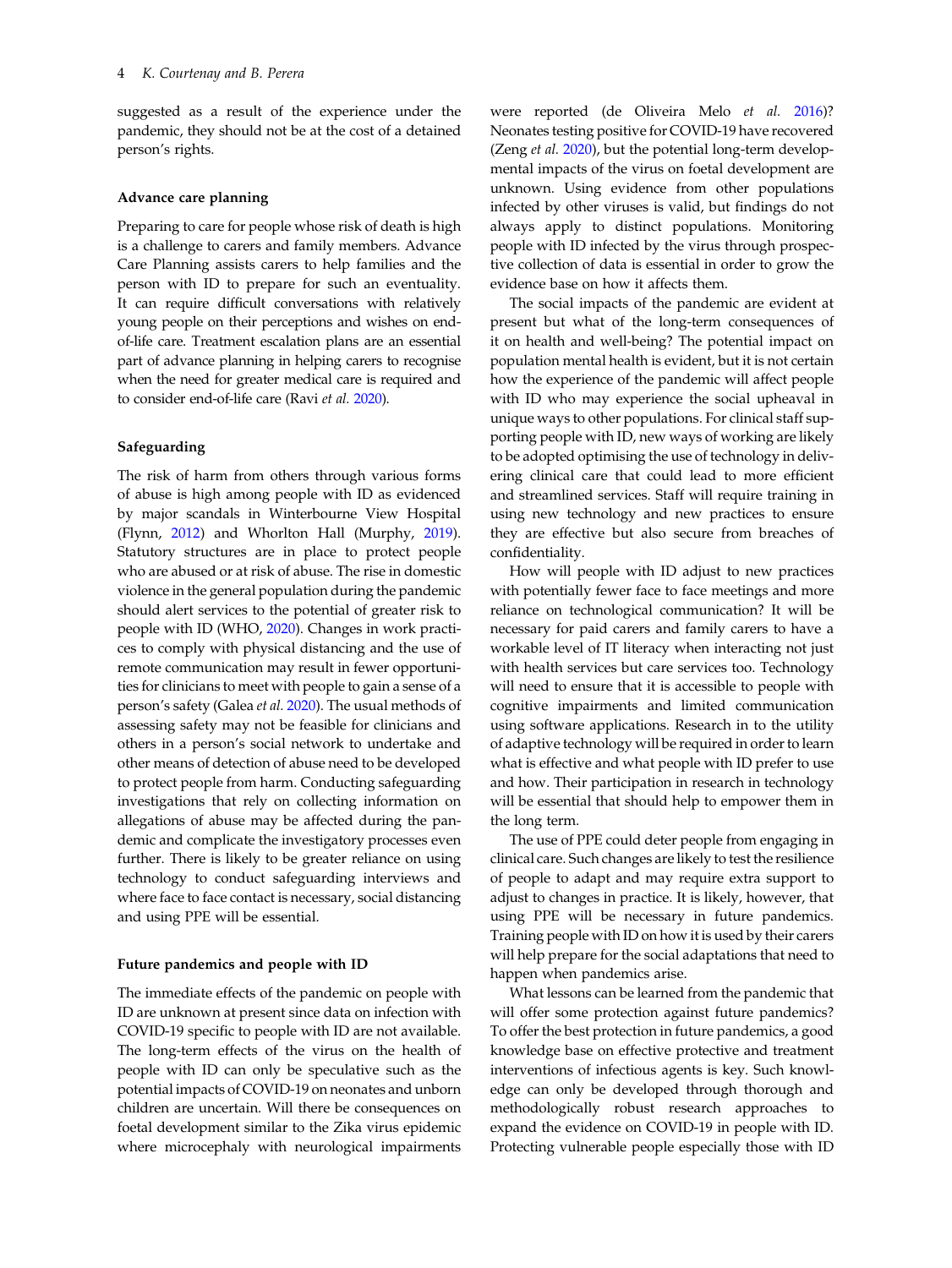<span id="page-4-0"></span>and their carers should be a priority in any planning for future pandemics. In-depth reviews of the spectrum of actions in response to the pandemic are required to learn from the global experience and to prepare and plan for the future. Educating carers and people with ID on the signs of infection with COVID-19 along with behavioural measures to reduce the spread of infection are important. Clinical ID services will play an important role in disseminating knowledge and educating on COVID-19. In order to learn about the impact of the pandemic in the lives of people with ID by capturing important and relevant experiences, a co-productive collaborative approach with families, carers and people with ID will be essential.

#### Conclusion

COVID-19 has had profound effects on populations worldwide. Attention has focused on those most physically affected by the pandemic. The experiences of the pandemic by people with ID need to be elicited in order to understand the impacts on their lives and how they have protected themselves from infection. It is essential that we learn from the pandemic on how to protect people with ID on account of their inherent vulnerability to infection and to the social consequences of the measures put in place to manage the pandemic. When the time comes to review the course of the pandemic, it is important that people with ID and their carers are not ignored in order to ensure that they are empowered to face such occurrences in the future.

# Conflict of interest

The authors have no conflicts of interest to disclose.

# Ethical Standards

The authors assert that all procedures contributing to this work comply with the ethical standards of the relevant national and institutional committee on human experimentation with the Helsinki Declaration of 1975, as revised in 2008. The authors assert that ethical approval for publication of this perspective piece was not required by the local Ethics Committee.

# Financial Support

This research received no specific grant from any funding agency, commercial or not-for-profit sectors.

# References

BBC News (2020). [https://www.bbc.co.uk/news/health-](https://www.bbc.co.uk/news/health-52022965)[52022965](https://www.bbc.co.uk/news/health-52022965). Accessed 19 April 2020.

- Berger ZD, Evans NG, Phelan AL, Silverman RD (2020). Covid-19: control measures must be equitable and inclusive. BMJ 368, m1141. doi: [10.1136/bmj.](https://doi.org/10.1136/bmj.m1141) [m1141.](https://doi.org/10.1136/bmj.m1141)
- Biswas AB, Vahabzadeh A, Hobbs T, Healy JM (2010). Obesity in people with learning disabilities: possible causes and reduction interventions. Nursing Times 106, 16–18.
- Branford D, Gerrard D, Saleem N, Shaw C, Webster A (2019). Stopping over-medication of people with intellectual disability, autism or both (STOMP) in England Part 1–history and background of STOMP. Advances in Mental Health and Intellectual Disabilities 13, 31–40. doi: [10.1108/AMHID-02-2018-0004.](https://doi.org/10.1108/AMHID-02-2018-0004)
- Brooks SK, Webster RK, Smith LE, Woodlan L, Wessely S, Greenberg N, Rubin GJ (2020). The psychological impact of quarantine and how to reduce it: rapid review of the evidence. The Lancet 395, 912–920.
- Cooper SA, Smiley E, Morrison J, Williamson A, Allan L (2007). Mental ill-health in adults with intellectual disabilities: prevalence and associated factors. The British Journal of Psychiatry 190, 27–35.
- de Oliveira Melo AS, Aguiar RS, Amorim MMR, Arruda MB, de Oliveira Melo F, Ribeiro STC, ..., Moura SMR (2016). Congenital Zika virus infection: beyond neonatal microcephaly. JAMA Neurology 73, 1407–1416.
- Dept. Health and Social Care (2020). Coronavirus bill [\(https://www.gov.uk/government/publications/](https://www.gov.uk/government/publications/coronavirus-bill-what-it-will-do) [coronavirus-bill-what-it-will-do\)](https://www.gov.uk/government/publications/coronavirus-bill-what-it-will-do). Accessed 19 April 2020.
- Emerson E, Hatton C (2008). Socioeconomic disadvantage, social participation and networks and the self-rated health of English men and women with mild and moderate intellectual disabilities: cross sectional survey. European Journal of Public Health 18, 31–37.
- Flynn M (2012). South Gloucestershire Safeguarding Adults Board. Winterbourne View Hospital. A Serious Case Review. South Gloucestershire Council: London.
- Galea S, Merchant RM, Lurie N (2020). The mental health consequences of COVID-19 and physical distancing: The need for prevention and early intervention. JAMA Internal Medicine. doi: [10.1001/jamainternmed.2020.1562](https://doi.org/10.1001/jamainternmed.2020.1562).
- Giménez JD, Galmés AT, Nicolau AR, Reina JP, Gallegos CÁM, Pareja AB, Vanrell JB (2010). Outbreak of pandemic virus (H1N1) 2009 in a residence for mentally disabled persons in Balearic Island, Spain. Revista Espanola de Salud Publica 84, 665–670.
- Glover G, Williams R, Heslop P, Oyinlola J, Grey J (2017). Mortality in people with intellectual disabilities in England. Journal of Intellectual Disability Research 61, 62–74.
- Greenhalgh T, Wherton J, Shaw S, Morrison C (2020). Video consultations for covid-19. BMJ 368, m998. doi: [10.1136/bmj.m998](https://doi.org/10.1136/bmj.m998).
- Grier E, Lunsky Y, Sullivan WF, Casson I (2020). Health care of adults with intellectual and developmental disabilities in a time of COVID-19. Canadian Family Physician [\(https://www.cfp.ca/news/cfpnews/2020/04/](https://www.cfp.ca/news/cfpnews/2020/04/09/04-09-02.full.pdf) [09/04-09-02.full.pdf\)](https://www.cfp.ca/news/cfpnews/2020/04/09/04-09-02.full.pdf). Accessed 19 April 2020.